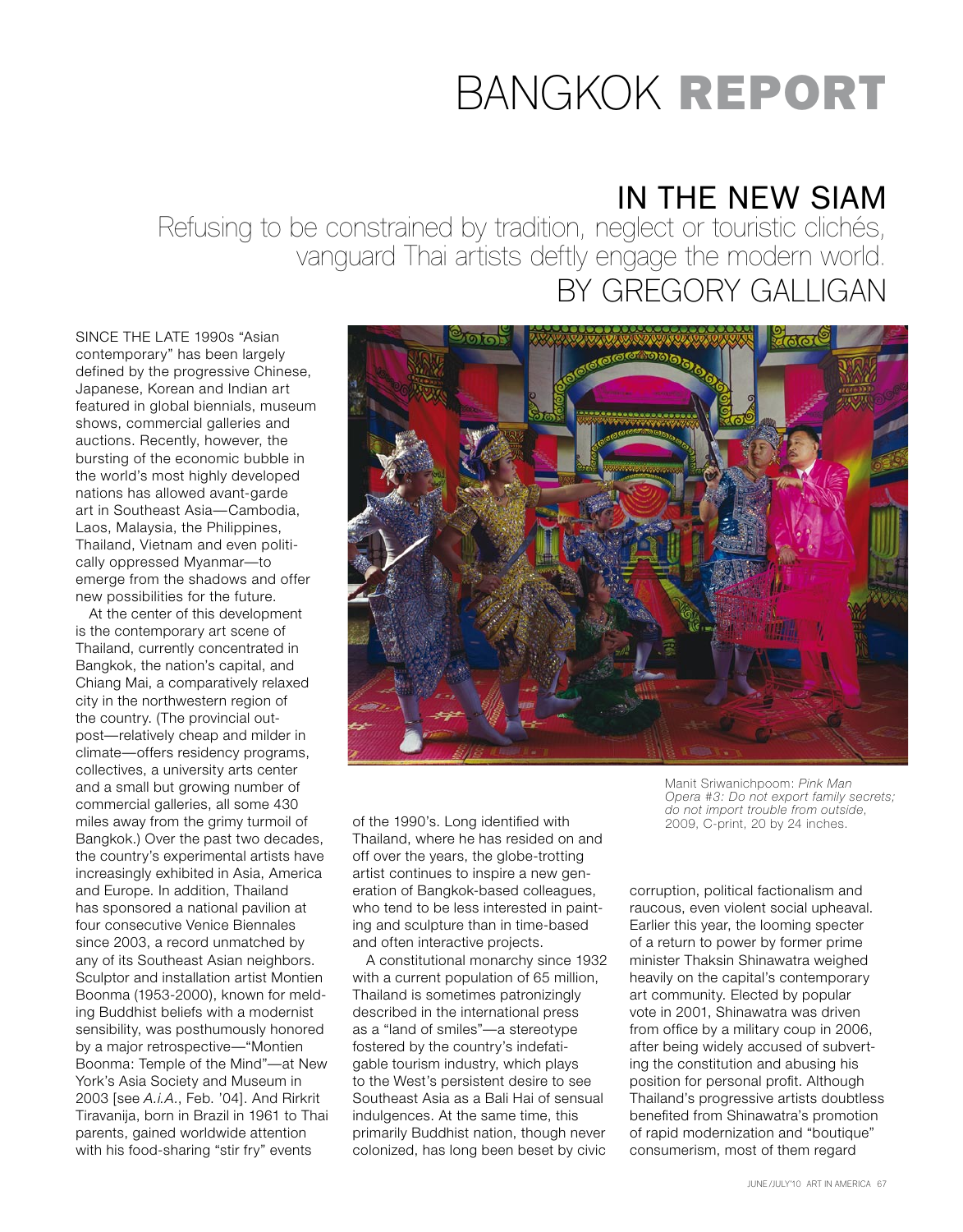the self-made telecommunications tycoon as an unqualified enemy of open expression and a free press. At this writing, his supporters continue to rally, although Shinawatra himself has gone into hiding in Cambodia, following the confiscation of \$1.4 billion of his assets by the Thai supreme court.

One tangible outcome of Thailand's accelerated modernization since the turn of the millennium is the capital's new municipally sponsored contemporary art museum, the Bangkok Art and Culture Centre (BACC), which opened in the fall of 2008 after a decade of intense lobbying by Bangkok's vanguard art community. (Many were irate that the National Gallery of Thailand, in a city awash with historical sites and museums, offers only a tiny collection of modernist art and a few hit-ormiss shows of contemporary work.) Viewed from its cavernous atrium, the BACC's nine levels—two additional subterranean floors accommodate an art library and a capacious auditorium—draw one's eye up a series of concentrically stacked rings. No philosophically inspired nautilus, the structure was conceived as a consumer magnet, sited within a stone's throw of Bangkok's new luxury shopping mecca, Siam Paragon. In fact, the first three stories above the rotunda were designed to accommodate brandname retailers; the art museum proper begins on the fifth floor.

After dealing with myriad infrastructure problems (the building, by the American-run, Bangkok-based firm Robert G. Boughey and Associates, originally lacked proper lighting systems and adequate security features), acting BACC director Chatvichai Promadhattavedi has achieved a delicate balance between the museum's commercial and nonprofit aspects, carefully orchestrating a number of small shops and display areas—art galleries and temporary project spaces as well as privately run art supply stores, cafés and specialty bookshops—within the "Art-rium" section of the building. The museum's long-term mission, however, awaits full articulation. Under Promadhattavedi, whose status remains tentative despite his expertise in cultural development, the BACC has attempted to be all things to all audiences, its exhibitions tugging one's attention in widely



divergent directions. Largely honorific or socially didactic shows—local art school graduation thesis surveys, tributes to the royal court—alternate with more scholarly undertakings. Typical of the latter, "Krungthep 226" brought together architectural models, replicas of classical murals, paintings, sculptures, photographs and numerous other works (the roster exceeded 100 artists) to celebrate Bangkok's modernization. ("Krungthep" is a short form of the city's elaborate ceremonial name, and 226 the number of years from Bangkok's formal inception as a municipality to the 2008 exhibition.) Between the late fall of 2009 and the early spring of 2010, three successive BACC exhibitions—"Twist and Shout," "Trans-Cool Tokyo" and "Thai Yo"—testified to the local appeal of contemporary art and popular culture from Japan. The first two shows surveyed young Japanese artists; the third presented 30 Thai artists and designers influenced by manga and other vernacular Japanese sources.

It may well be that the BACC's eclecticism stems from its late arrival to an art scene already well developed—and one about to evolve beyond all recognition. Western-style modern art made its first inroads in Thailand in the 1920s, with the arrival in Bangkok (by invitation of King Rama VI) of the Italian academic sculptor Corrado Feroci (1892-1962). Also known as Silpa Bhirasri (a name he adopted as a permanent expatriate and highly influential teacher), the artist

The Bangkok Art and Culture Centre's eclecticism stems from its late arrival on an art scene already WELL DEVELOPED—AND one about to evolve beyond all recognition.

designed or contributed to 18 figurative monuments in Thailand, nine of them in Bangkok. Although his own work remained formally conventional, Feroci founded a school in 1937 that quickly became a conduit for various modernist "-isms" from abroad and expanded, in 1943, into Silpakorn University, Bangkok's premier art academy. Artists of the immediate post-Feroci/Bhirasri era are today some of the country's most accomplished practitioners, sharing his intense regard for artworks as wellwrought objects of visual contemplation.

Painter and sculptor Chatchai Puipia (b. 1964), for example, makes expressionistic self-portraits that reflect a troubled personal attempt to reconcile Thai cultural heritage with the new world of unbridled consumerism (and simultaneous political and social unrest). For the "Pink Man" photo series (1997-present), Manit Sriwanichpoom (b. 1961) photographs a Thai everyman, played repeatedly by the same model in various urban circumstances. Dressed in a trademark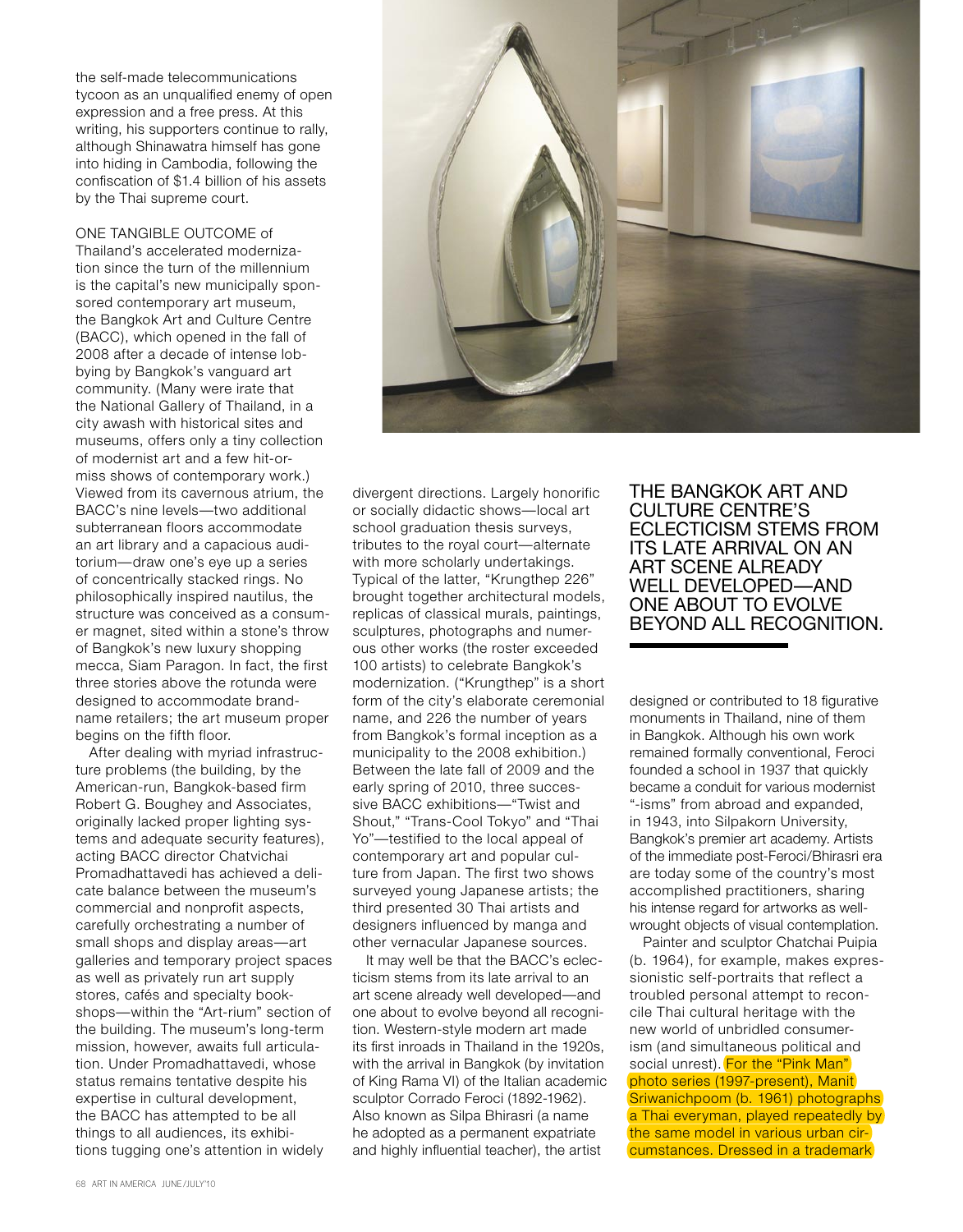Left, view of Pinaree Sanpitak's *The Mirror*, 2009 (foreground), and *Brilliant Blue*, 2008 (on wall). Courtesy Tyler Rollins Fine Art, New York.

Right, Surat Osathanugrah: *Thaka Floating Market, Mahasarakham Province*, 1999, inkjet print mounted on aluminium, 58 3⁄4 by 39 inches; at Bangkok University Gallery.

Below, Jakapan Vilasineekul: *The Lost Angel*, 2004, Thai canoe, bronze dolls, sand, motors and mixed mediums; in "Traces of a Siamese Smile" at the Bangkok Art and Culture Centre.

whose stylized alms bowls, lotus blossoms and breast-stupa forms provide a respite from ceaseless urban confusion. Richard Tsao (b. 1954), long based in New York but closely linked to his Thai homeland, creates thickly layered, encrusted canvases distantly influenced by Abstract Expressionism and Color Field painting but with a palette born in the flower market of Bangkok.

Other artists in the Feroci/Bhirasri lineage combine their studio practice with university teaching. Jakapan Vilasineekul (b. 1964), on the faculty

of Silpakorn University, makes wry, large-scale assemblages that mix found objects (e.g., a stuffed elephant's head) with created forms. Be Takerng Pattanopas (b. 1965), of Chulalongkorn University (Bangkok's Harvard), evokes the vulnerability of the human body, and the presence of inner spirituality, in steel sculptures that allow one to peep into illuminated cavities filled with intense color. Kamol Phaosavasdi (b. 1958), also of Chulalongkorn, frequently employs multiple video monitors to show sublime landscapes and other meditative subjects. Jakkai Siributr (b. 1969), a former studio instructor at Silpakorn University, stitches together swaths of popular Thai fabrics, turning the works' collaged surfaces into backgrounds for sewn "drawings" of animal and human characters.

YOUNGER artists tend to view the Feroci/Bhirasri legacy as a dated tradi-

pink suit (the color is associated with bar girls, comedians and other socially marginalized types) and accompanied by a matching pink shopping cart, this deadpan character stands immobilized before the mad spectacle of Thai retail commerce and touristic "history" displays. Painter and installation artist Pinaree Sanpitak (b. 1961) offers something else altogether—meditative canvases and sculptural arrangements

tion to be transcended in favor of more esthetically radical approaches. Navin Rawanchaikul (b. 1971), often working through the artist collaborative Navin Production Co., Ltd., creates comic books, interactive projects (notably several involving taxicabs), installations and Bollywood-style billboards that comically address wide-ranging topical issues. Pratchaya Phinthong (b. 1974), a graduate of Silpakorn University, was



later trained in conceptualist and process-oriented methods at the highly experimental Staatliche Hochschule für Bildende Künste (Städelschule) in Frankfurt. This background has become fairly typical, as many newgeneration Thai have studied and/or shown their work abroad. After graduation, Phinthong made a three-month overland journey home to Thailand. His solo debut, "Missing Objects" (2005), at Chulalongkorn University Art Center, featured a host of items—empty cigarette packs, color photographs, cryptic writings, inkjet posters, tourist souvenirs and other chance ephemera—collected by the artist during the course of his pilgrimage. Documenting a gradual process of self-reclamation, the show was in part an homage to Phinthong's then recently deceased father, who had once bid adieu to an urbane life of academic studies in order to assume the role of a Buddhist monk in a rural temple.

Much of Bangkok's avant-garde activity has been spurred by the culture ministry's Office of Contemporary Art and Culture (OCAC; instituted in 2002), which from 2003 to early 2009 was headed by the curatorial "dean" of Thai modern and contemporary art, Apinan Poshyananda. Holding a Cornell University PhD and the author of *Modern Art in Thailand: Nineteenth and Twentieth Centuries* (Oxford, 1992), Poshyananda is best known to Western audiences as the organizer of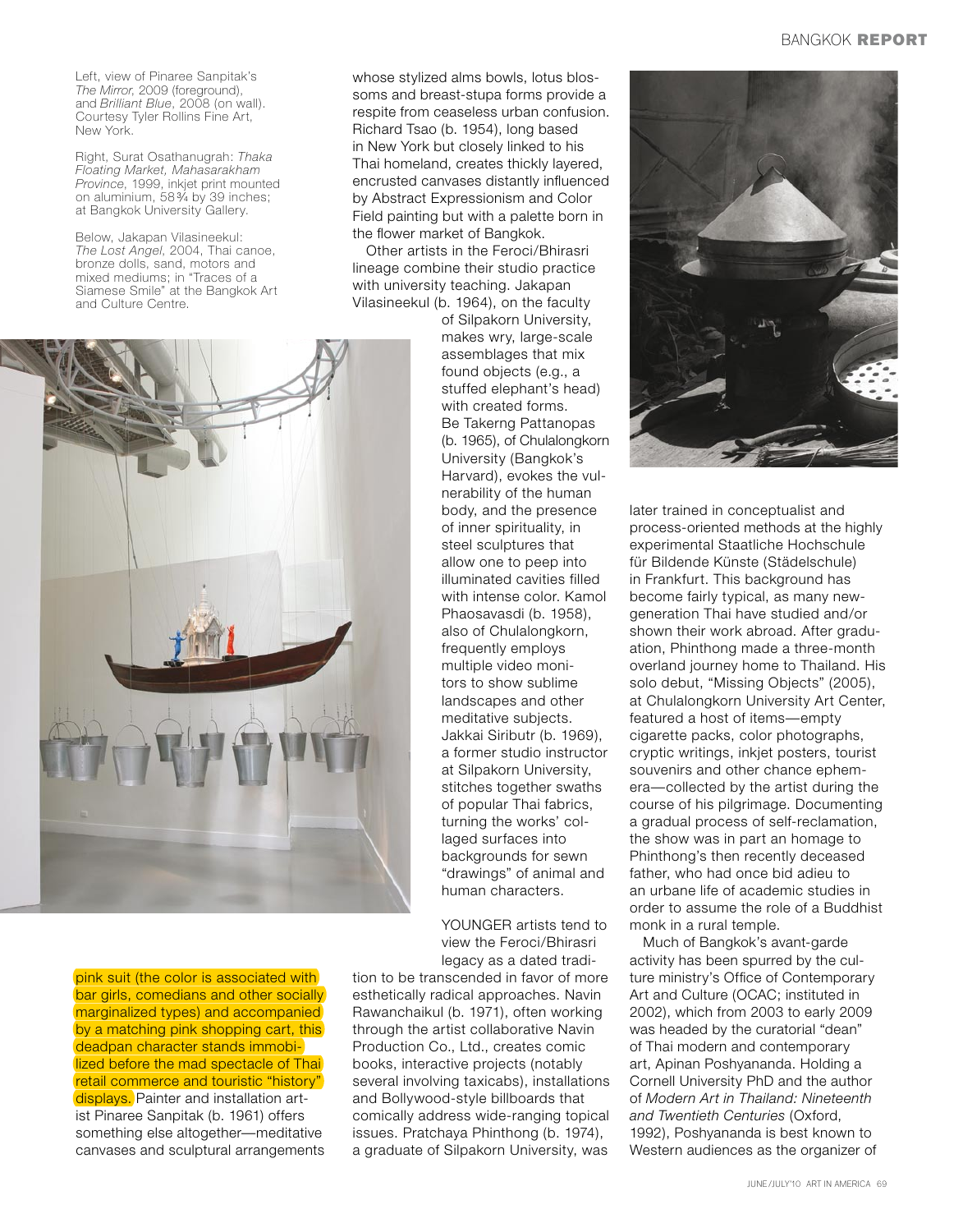The tension between social cohesion and unfettered individualism is aptly expressed in Tawan Wattuya's group portraits of people similarly dressed, with smeared, anonymous faces.

"Contemporary Art in Asia: Traditions/ Tensions" (1996) and the aforementioned "Montien Boonma: Temple of the Mind," both for New York's Asia Society. He currently sits on the periodically convened Asian Art Council, a think tank directed by Alexandra

devoted to emerging Thai talents, many fresh out of art school. This spring, to mark the school's 40th anniversary, BUG showcased black-and-white shots of everyday objects by the prize winning photographer Surat Osathanugrah (1930-2008), a mega-businessman and founder of the university, who at various times headed Thailand's ministries of commerce, transport and the interior. BUG curator Ark Fongsmut broke with Osathanugrah's usual practice by arranging with the artist's heirs to print the images at large scale for this posthumous show.

Since the 1990s, Bangkok has generated a plethora of commercial spaces scattered throughout the city, selling to both Thai and international collectors as well as some

adventuresome, mostly foreign, museums. Dealers, rarely able to undertake the cost of participating in global art fairs, do most of their business on site, sometimes via the Internet. Known for its early championing of Thai contemporary art, Numthong Gallery (founded 1990) opened a new space at the BACC last winter. In February, 100 Tonson Gallery, which concentrates on contemporary Asian and Western masters, presented "Living Room," a collaboration conceived by the 29-year-





Above, Tawan Wattuya: *24 University Girls*, 2009, watercolor on paper, 2½ by 14¾ feet; in "Uniform/Uniformity" at Tang Contemporary Art.

Left, Kamol Phaosavasdi: *Memories Haunt*, 2003, video, 10 minutes.

Below, exterior and interior views of Be Takerng Pattanopas's *HAL-0-2*, 2007, mixed mediums with LEDs, approx. 75 by 36 by 10 inches.

Munroe, senior curator of Asian Art at the Guggenheim Museum, New York. Under Poshyananda's direction, the OCAC has funded Thai artists' residencies abroad, helped organize domestic art festivals and international exhibitions, and hosted various symposia and other events aimed at developing a new generation of Thai art administrators.

Academic institutions usually feature campus-based galleries or art centers, the most striking of which is Bangkok University Gallery (BUG), ensconced in a quasi-Bauhaus structure designed by the Thai firm Office of Architectural Transition. Launched in 1996, the gallery has, since 2003, organized the annual juried exhibition "Brand New,"



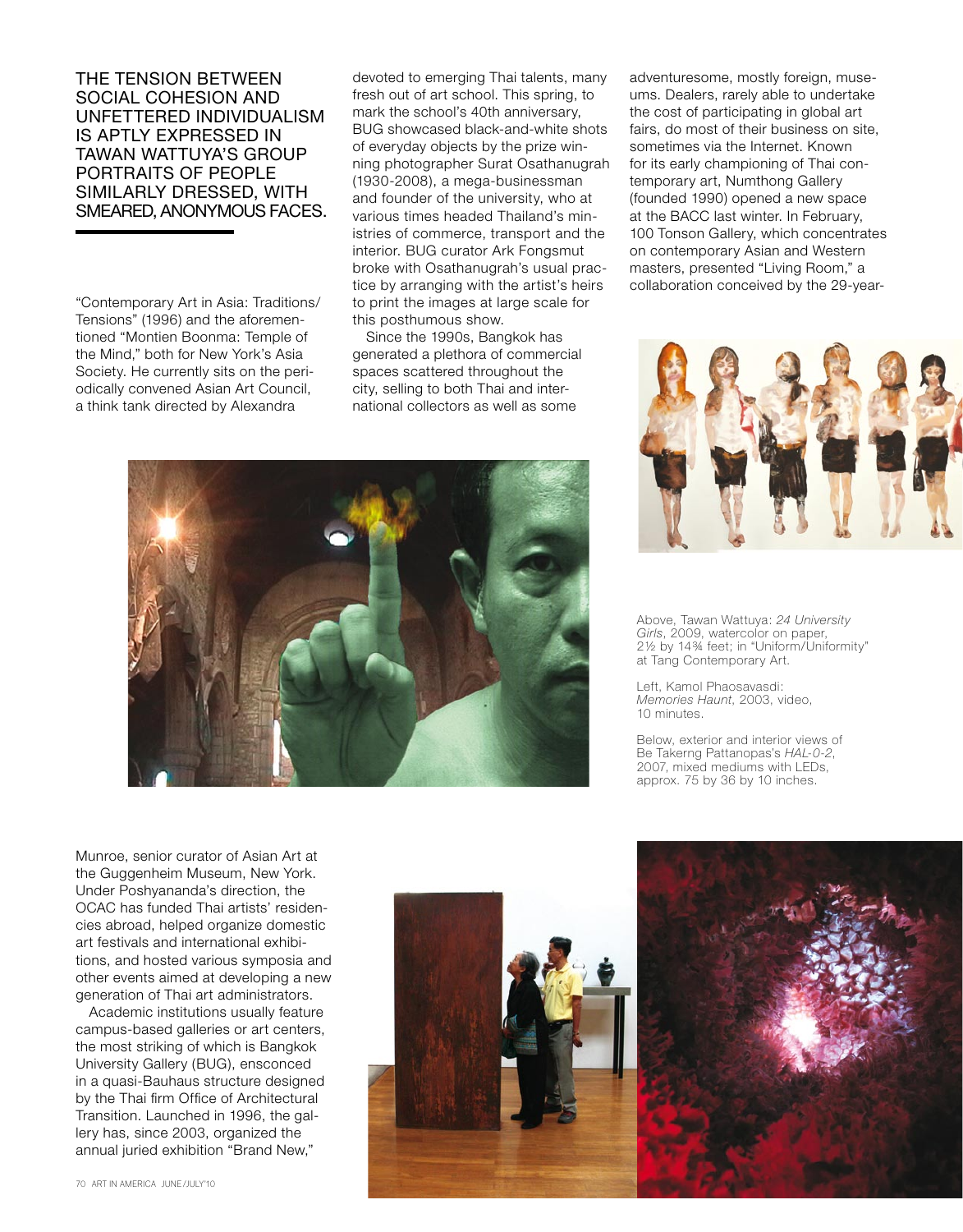old curator Thanavi Chopradit. Drawing inspiration from a 1969 sound installation by the American composer Alvin Lucier, Chopradit brought together works by four Thai visual and sound artists: wall sculptures made of animal skulls encrusted with beads and baubles by Kata Sangkhae (b. 1976), a video projection of perpetually shifting abstract forms by Prinda Setabundhu (b. 1967) and a soundtrack of random pops, pings, echoes and drumbeats playing through eight freestanding,

oriented shows. Thavibu Gallery carries work from Thailand, Vietnam and Myanmar, and Sombat Permpoon Gallery, a 30-year-old institution specializing in Thai modern masters, has recently begun to market contemporary art as well.

Alternative art spaces can also be found throughout Bangkok. The artist Pratchaya Phinthong long doubled as director of Gallery Ver, an alternative space founded in

and exhibits textile-related work by contemporary artists from around the world. In early 2010, she collaborated with the feng shui master Kotchakorn Promchai to mount "Golden Tiger/ Hidden Monkey: Astrology, Art, Life," a show examining how faith (especially as manifest in Brahma Jati, the Siamese horoscope) and science mutually contribute to our everyday understanding of reality. A hand-painted 19th-century Thai manuscript on the Brahma Jati (purchased by Thompson from Dutch



totemlike speakers—by composers Jiradej Setabundhu (b. 1967) and Anothai Nitibhon (b. 1978).

Also of note are H Gallery, showcasing Thai and Southeast Asian contemporary artists, and Kathmandu Photo Gallery (run by Manit Sriwanichpoom and independent film producer Ing Kanchanavanich), its bookstore and exhibition spaces tucked into an intimate shophouse (a storefront with residence above) in Bangkok's Little India. Both Catherine Schubert Gallery and Tang Contemporary Art (with offshoots in Beijing and Hong Kong) represent contemporary Asian art, with an emphasis on China. In early 2010, Tang mounted "Uniform/ Uniformity," a show of recent watercolors by Tawan Wattuya (b. 1973), in which the prevailing tension between the Thai ideal of social cohesion and today's push toward unfettered individualism found an apt metaphor in group portraits of schoolgirls, military officers and others more or less uniformly dressed (or, in one instance, uniformly nude like workers in some Bangkok sex emporiums), their faces occasionally smeared into anonymity. Gallery Soulflower represents East Indian as well as Thai artists, while Conference of Birds focuses on politically and socially

2000 by Rirkrit Tiravanija with art critic Phatarawadee Phataranawik and then-curator Chitti Kasemkitvatana. Launched as a publishing venture, the gallery still intermittently issues the small-circulation *VER* magazine. In March 2010, the facility relocated from a relatively remote loft space on the left side of the Chao Phraya River to a shophouse on the right bank in Phra Nakhon, the centrally situated Divine City (the seat, since its rise to power in 1782, of the still-ruling Chakri Dynasty). There, Gallery Ver continues to serve as an exhibition and brainstorming locale for many of Bangkok's younger artists, steeped in French deconstructionist theory, semiotics and socio-critical practices.

The Jim Thompson Art Center (JTAC) is a decidedly hybrid institution, founded in 2003 at the Jim Thompson House historic site (a complex of six traditional-style teak houses brought together by an American-born, mid-20th-century silk merchant) and directed since 2006 by Gridthiya Gaweewong, recipient of an MA degree from the School of the Art Institute of Chicago and one of Bangkok's most respected international curators. Gaweewong organizes thematic shows drawn from the silk company's archives and collections,

missionaries) was displayed along with colorful, astrologically inspired costumes by the young designer Roj Singhakul. Animation on the subject of the 12 signs of the Thai zodiac was contributed by Wisut Ponnimit (b. 1976), while Kamol Phaosavasdi offered *Open the Sky* (2009), a suspended cocoon filled with cloth, perfume and a meditative soundtrack, within which visitors could have their fortunes read by Thai cosmologists.

The experimental programming mix at the JTAC (which also boasts a public research library) grew out of Gaweewong's involvement with the alternative Bangkok art scene of the late 1990s, when she headed Project 304, a gallery and artists' collective that was active between 1996 and 2004. Memories of Project 304 (which survives today as a Webbased "nonsite") still reverberate with the younger Gallery Ver generation.

In early 2009, another artist collective, As Yet Unnamed/Not Yet in Progress—originally formed at Project 304 a decade earlier reconvened for an extended run at About Café, a downtown alternative space founded in the mid-1990s by local arts patron Klaomard Yipintsoi (granddaughter of the nationally